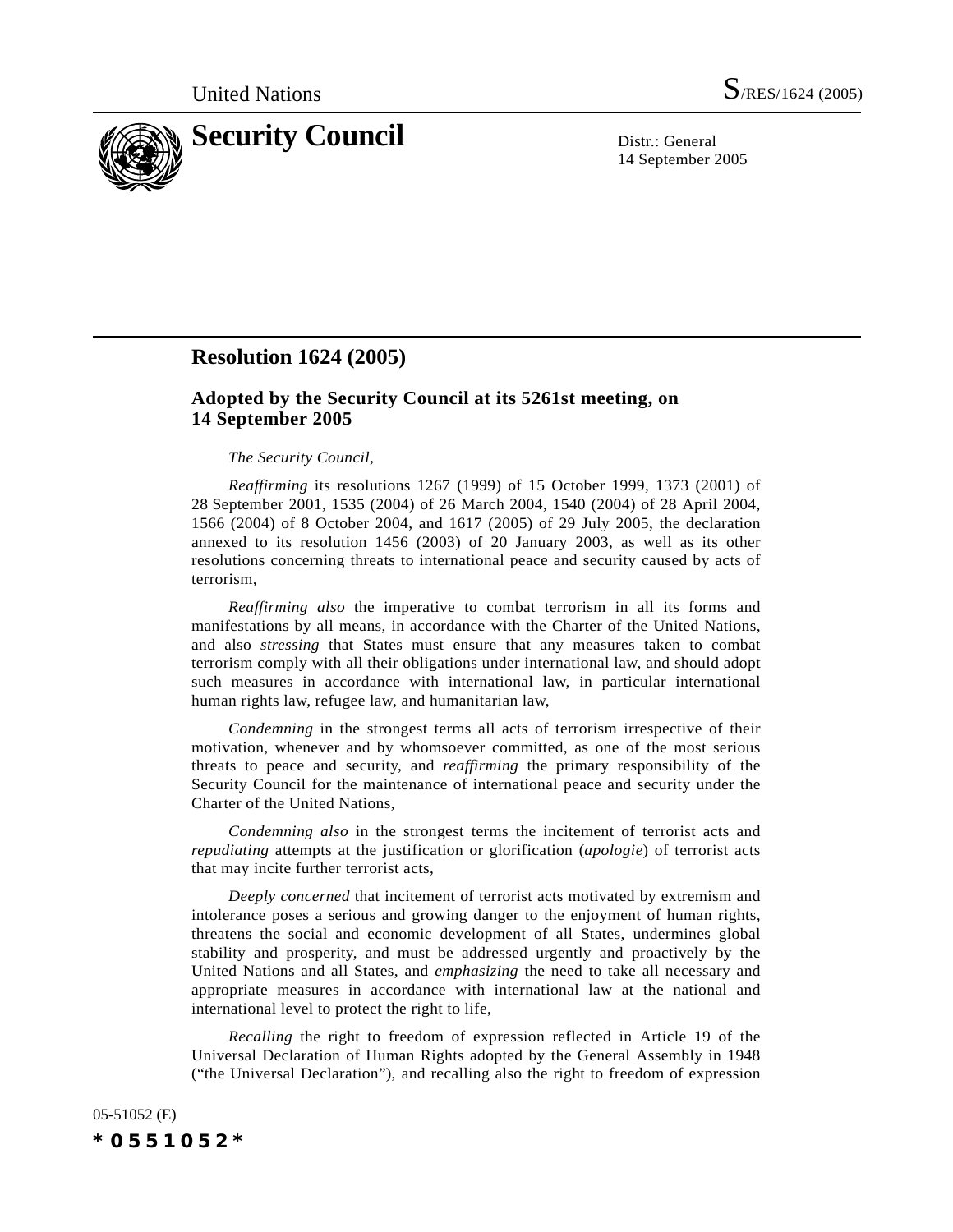in Article 19 of the International Covenant on Civil and Political Rights adopted by the General Assembly in 1966 ("ICCPR") and that any restrictions thereon shall only be such as are provided by law and are necessary on the grounds set out in paragraph 3 of Article 19 of the ICCPR,

*Recalling in addition* the right to seek and enjoy asylum reflected in Article 14 of the Universal Declaration and the non-refoulement obligation of States under the Convention relating to the Status of Refugees adopted on 28 July 1951, together with its Protocol adopted on 31 January 1967 ("the Refugees Convention and its Protocol"), and also *recalling* that the protections afforded by the Refugees Convention and its Protocol shall not extend to any person with respect to whom there are serious reasons for considering that he has been guilty of acts contrary to the purposes and principles of the United Nations,

*Reaffirming* that acts, methods, and practices of terrorism are contrary to the purposes and principles of the United Nations and that knowingly financing, planning and inciting terrorist acts are also contrary to the purposes and principles of the United Nations,

*Deeply concerned* by the increasing number of victims, especially among civilians of diverse nationalities and beliefs, caused by terrorism motivated by intolerance or extremism in various regions of the world, *reaffirming* its profound solidarity with the victims of terrorism and their families, and *stressing* the importance of assisting victims of terrorism and providing them and their families with support to cope with their loss and grief,

*Recognizing* the essential role of the United Nations in the global effort to combat terrorism and *welcoming* the Secretary-General's identification of elements of a counter-terrorism strategy to be considered and developed by the General Assembly without delay with a view to adopting and implementing a strategy to promote comprehensive, coordinated and consistent responses at the national, regional and international level to counter terrorism,

*Stressing* its call upon all States to become party, as a matter of urgency, to the international counter-terrorism Conventions and Protocols whether or not they are party to regional Conventions on the matter, and to give priority consideration to signing the International Convention for the Suppression of Nuclear Terrorism adopted by the General Assembly on 13 April 2005,

*Re-emphasizing* that continuing international efforts to enhance dialogue and broaden understanding among civilizations, in an effort to prevent the indiscriminate targeting of different religions and cultures, and addressing unresolved regional conflicts and the full range of global issues, including development issues, will contribute to strengthening the international fight against terrorism,

*Stressing* the importance of the role of the media, civil and religious society, the business community and educational institutions in those efforts to enhance dialogue and broaden understanding, and in promoting tolerance and coexistence, and in fostering an environment which is not conducive to incitement of terrorism,

*Recognizing* the importance that, in an increasingly globalized world, States act cooperatively to prevent terrorists from exploiting sophisticated technology, communications and resources to incite support for criminal acts,